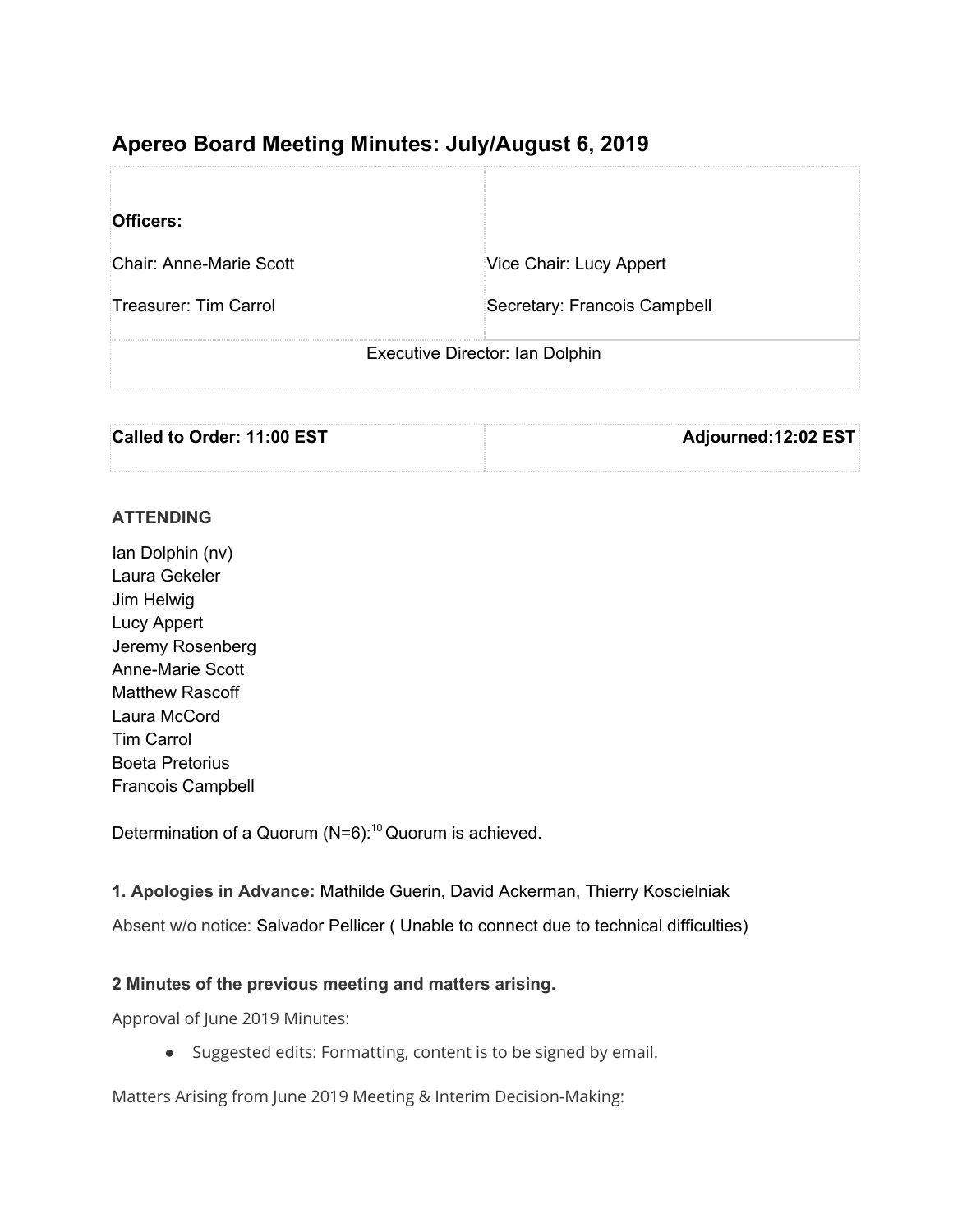# **3. CAS PMC proposal to change supporting subscription**

- Open up to the board about changing the subscription model to enable
- Discussions regarding various use cases and usages
- Concern raised about perception of double sticker costs for the proposed change
- Discussion about perceptions of Apereo products costs and expectations
- Reflection about how this affects contributions outside of subscriptions
- Actions:
	- Clearly define the difference between project contributions and supporting subscriptions

Outcome: Broadly supportive of change to supporting subscription, but need the following:

- 1. Explanation of how they reached these numbers.
- 2. Explanation of how the funds will be used.
- 3. Communicate the differences in these functions in order to advocate. With the objective of attracting more contributors and reducing the reliance on existing members.

Proposed: Jeremy Rosenberg Seconded: Lucy Appert

## **4. Financial reports**

- 1. Standard Reports
	- a. Emphasis will be put on the task of following up on late payers.
	- b. Increased advocacy in order to continue to grow Apereo memberships.
	- c. Ongoing development of financial health KPI template
	- d. Suggestion to modify receivables, in order to include year to date relative to previous years
	- e. Suggested changes to accounting report for more concise interpretation:
		- i. Include conference as a line item, indicating positive or negative figure
		- ii. List of all organisations which are members and their status.
	- f. Above suggested changes are not envisaged to be complex.
- 2. Sakai historical accounting proposal
	- a. A question about the structure and the narrative as structured, so that it's clear and concise for non-board members and the community in general
	- b. Anticipated the negative balance for a year on year until the supporting subscription, however the administrators executed this approach before the supporting subscription went into effect.
	- c. Finance sub-group will feedback to the board, work to produce feedback before the end of August 2019.
	- d. During the transition period , Sakai in revenue would be less than the expense and after transition it would be within its budget. Period ending in March 2018. Sakai would have a positive balance. Coincided with the community coordinator role ending.
	- e. The financial report will include the above.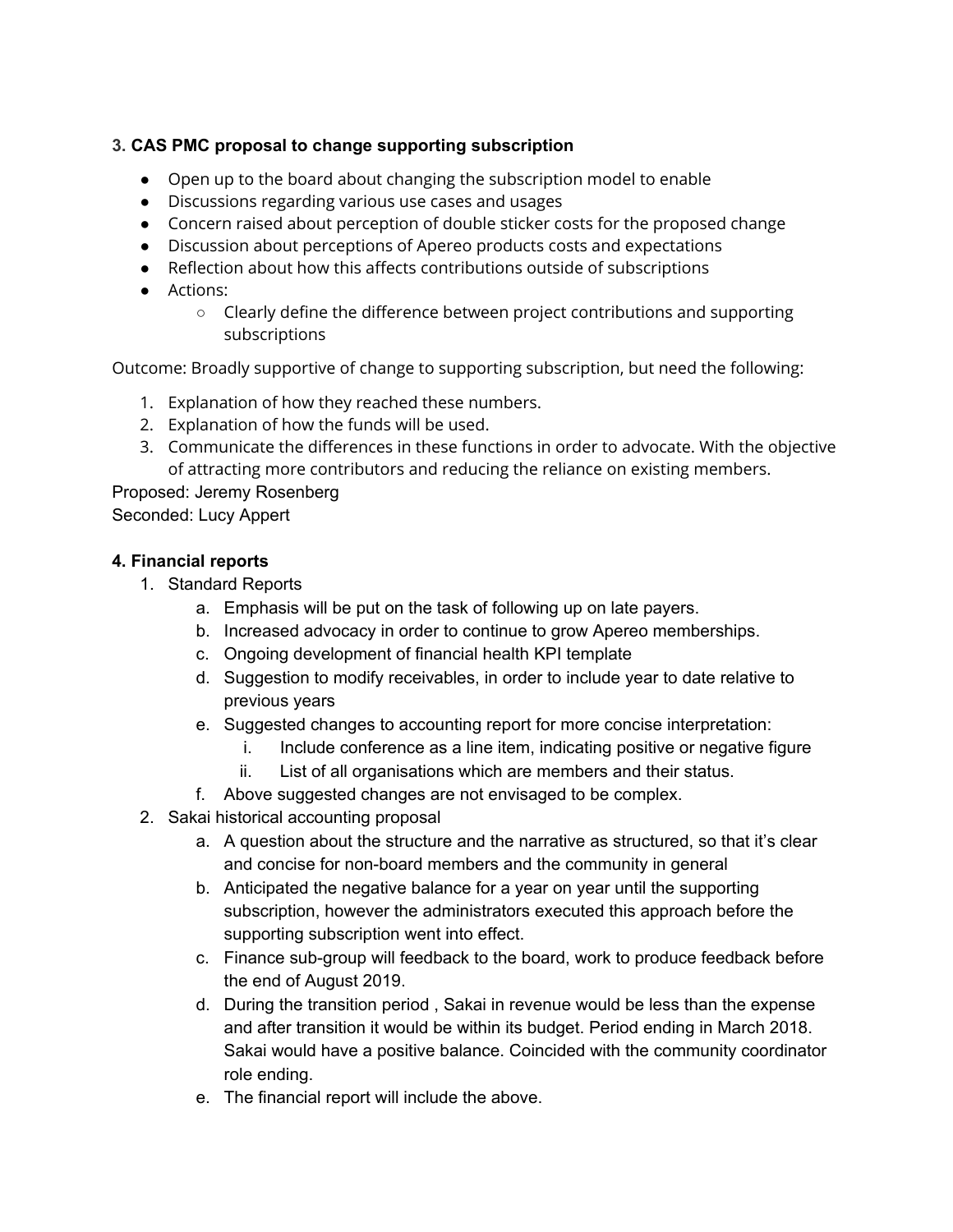Motion: Lucy Appert Seconded: Boeta Pretorius

# **5. Open Apereo 2019/2020**

Conference attendance has declined for another year running.

Estimated loss: \$59,000

Changes for the 2020 conference:

- Offer from University of Michigan to host which would result in much reduced cost for delegates, estimated at approximately 50%
- Change in structure and content and incorporate other communities
- Good and exciting discussions have occured around the proposed changes which should lead to increased energy.

**6. Strategic planning** (see strategic plan spreadsheet in OAE folder, and the recommendations in the Summary Notes)

- 1. We need Board volunteers to lead specific strands (as per April 2019 Board decision)
- 2. Advocacy topics and priorities discussion

Due to time constraints a proposal was made to make the primary objective of the August Board meeting the Strategic planning theme.

# **7. August Board Call**

The July board call did not take place as a result of various members experiencing air travel complications. It was thus re-scheduled for August 6th, the scheduled August board meeting will take place on Tuesday, 27 August 2019.

## **8. Any Other Business**

● None

**Motion to Adjourn**: Anne-Marie Scott

**Approved:** Nem con.

**Adjournment**: 1202 hrs (EST)

# Forthcoming Events

- Apereo Webinars[:https://www.apereo.org/content/apereo-events](https://www.apereo.org/content/apereo-events)
- More events will be listed at <https://www.apereo.org/events>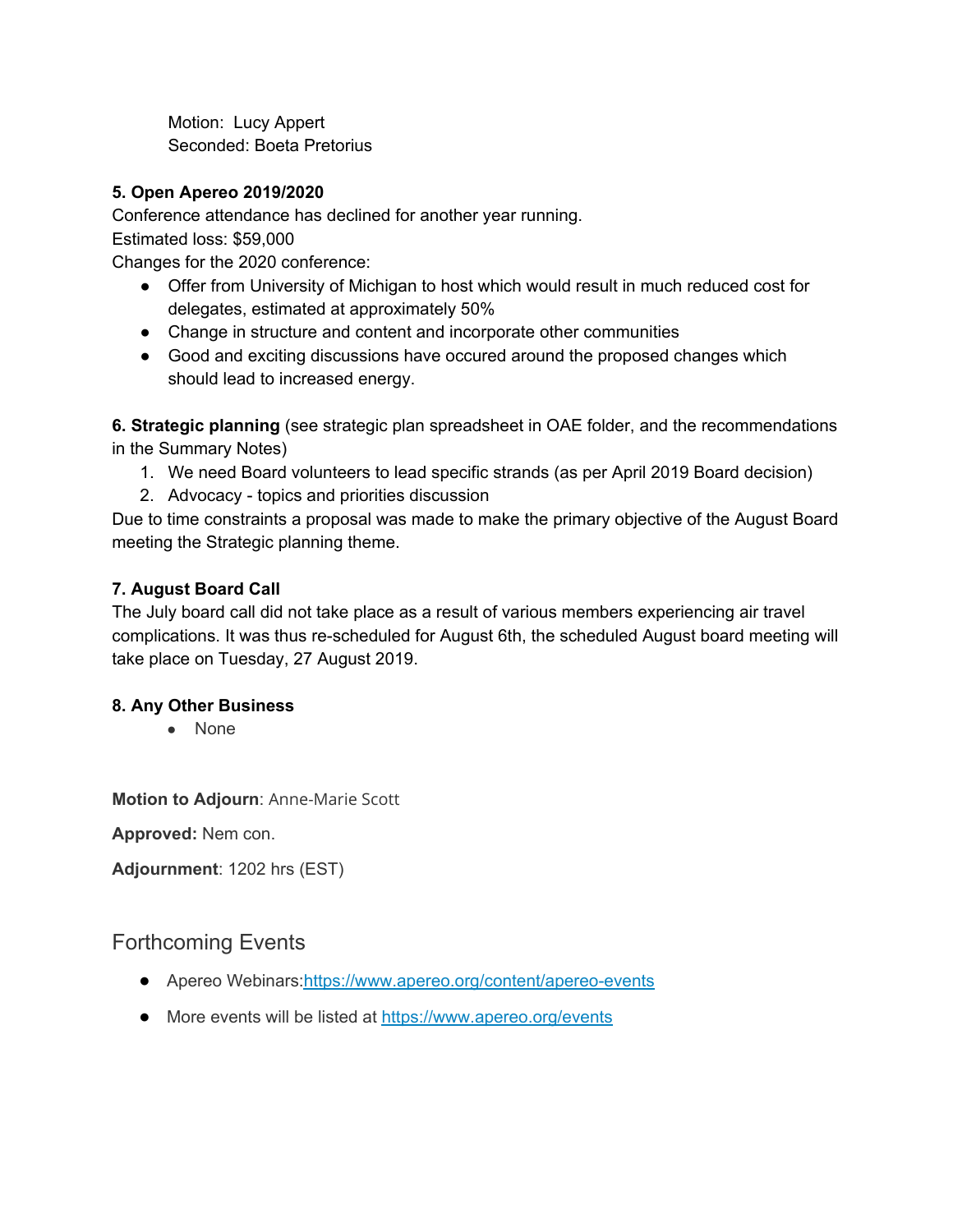#### **Executive Director's Notes**

#### 1 **Membership**

MCI Management Institute at the University of Innsbruck are rejoining the Foundation. They are users of Sakai and OpenCast. Boeta has worked with me on the University of the Western Cape's Apereo membership.

### 2 **Association for Learning Technology**

Initial conversations have gone well. We are currently focussing on the development of information exchange and cross promotion of events. I will attend the ALT Conference in Edinburgh in September.

#### 3 **NYSCIO Conference**

Lucy Appert and I spoke and participated in a panel at the New York State CIO conference on Friday 19th July. There were around 100 in attendance, at a morning dedicated to the use of open source software in higher ed. I found it interesting that what looked to be around 75% of those present indicated that they used open source software in their institutions. Equally interesting was a Gartner presentation which raised "hybrid optimisation" - balancing local and cloud based provision - as a feature of the higher ed IT landscape in the coming period.

#### 4 **LAMP Camp**

I gave two talks at LAMP Camp in Berea, Kentucky. The first was an overview of Apereo, and keynote on open source and privacy (essentially a tweaked version of my Open Apereo keynote). Attendance has dropped at this event compared to previous years - around 23/23 attended from the LAMP constituency of small institutions

## 5 **EDUCAUSE Student Success Analytics Community Group**

Has continued to meet on a two-weekly basis. My role is largely to make international connections. I have conducted two interviews, one with Michael Webb of Jisc, and one with Anne Boyer of Université de Lorraine on their analytics work. Both os these pieces feature elements of the Apereo Shuhari analytics stack. A conversation is opening out regarding the integration of analytics community work into the ELI Leadership Institute.

#### 6 **Apereo Learning Analytics Community**

I have worked with Alan Berg of Universiteit van Amsterdam, and Anne-Marie Scott (who is coordinating this area of work), to effectively reboot the Apereo Learning Analytics initiative after several months of inactivity following the departure of the former coordinator. We have planned a webinar to draw together current community experiences on September 24th. Lou Harrison (North Carolina State) and Pat Miller (Notre Dame) are the first two speakers. We are hoping to add a speaker from the incubating OnTask project.